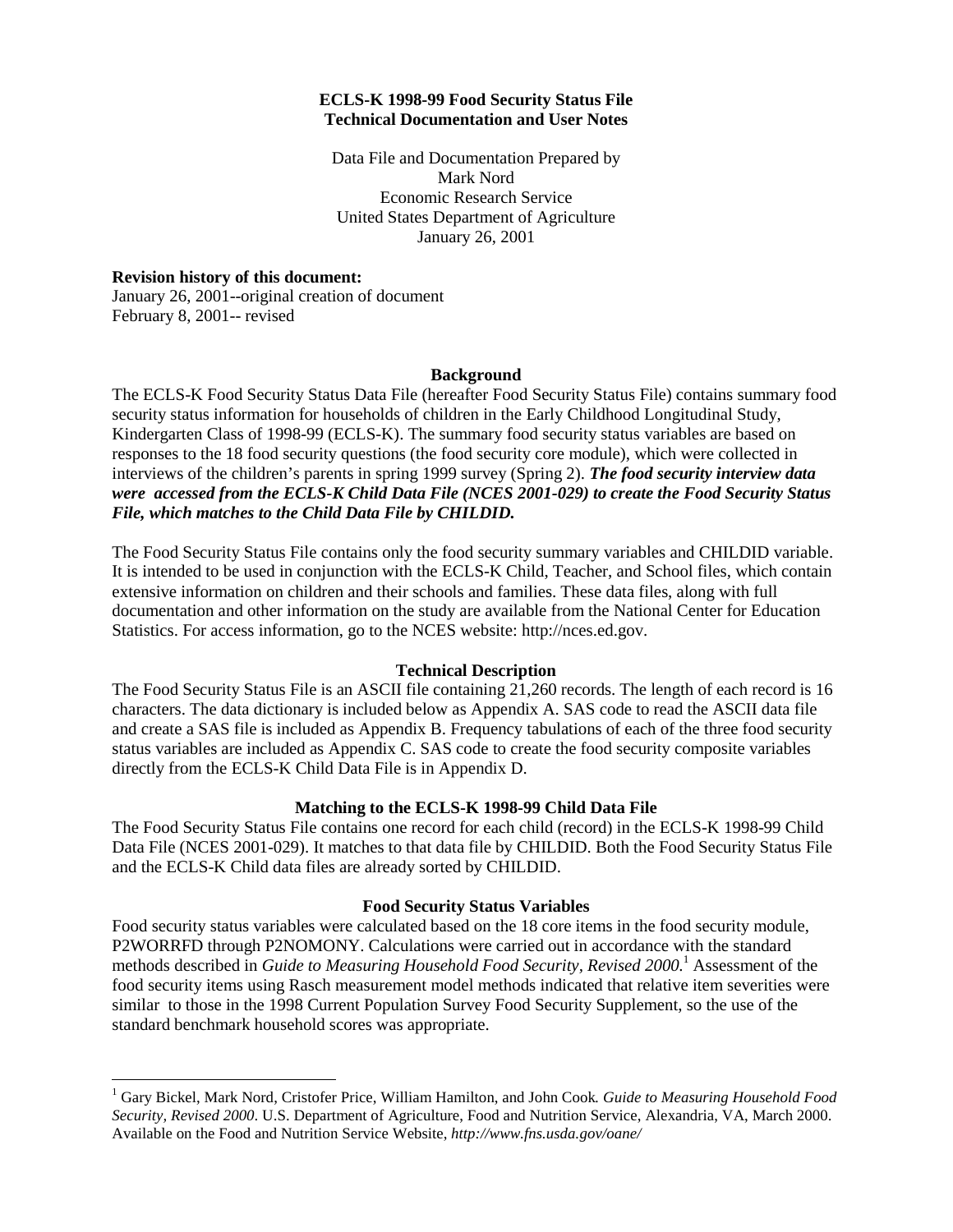Three food security status variables are provided as follows:

*P2FSRAW* is the food security raw score, a simple count of the number of food security items affirmed by the parent.

*P2FSSCAL* is the food security scale score. This is a measure of the severity of food insecurity or hunger experienced in the household in the previous 12 months. It is a continuous, interval-level measure based on the Rasch measurement model and is appropriate for linear models, such as correlation, regression, or analysis of variance. It is on the standard (logistic-unit) computational metric described in *Measuring Household Food Security.* Valid values range from 1.4 to 13.0, with higher values indicating more severe food deprivation. Technically, the scale score is undefined for households that affirmed no items. These households are food secure, but the appropriate size of the interval between their score and the score of households that affirmed one item is not known and varies from household to household. The variable is coded -6 for households that affirmed no items (or were screened out and deemed to be food secure) to remind users that these cases require special consideration in analyses.

*P2FSSTAT* is a categorical measure of food security status that identifies households as food secure, food insecure without hunger, food insecure with hunger (moderate), and food insecure with hunger (severe). This variable is appropriate for comparing prevalence rates of food insecurity and hunger across subpopulations. There were few cases in the most severe category, and for most prevalence reporting purposes, the two categories of food insecure with hunger should be collapsed and reported as a single category. When interpreting food security statistics, users should remember that food security status is a household-level characteristic. In most households classified as food insecure with hunger, the children in the household were not hungry.

#### **Cases With No Valid Responses to Food Security Status Variables**

Of the 21,260 records in the ECLS-K 1998-99 Child Data File, 2,298 had no food security data (all data fields were blank). An additional 115 records had some food data but had no valid response to any of the 18 food security scale variables. The food security status of the households of these 2,413 children, therefore, is unknown, and the 3 food security variables for them are coded missing (-9).

#### **Imputation of Missing Responses**

No imputation was carried out for missing responses. Excluding the cases that had no valid responses, and considering as valid those responses to questions that were skipped because of screening, only 48 cases (0.25 percent) had any items missing. Not imputing treats missing responses as if they were negative responses (i.e., effectively imputes them as negatives). Analysis of the 48 cases with missing responses revealed that imputation in accordance with procedures specified in *Measuring Household Food Security* would change raw scores of only five cases and would change the food security status category of only one case.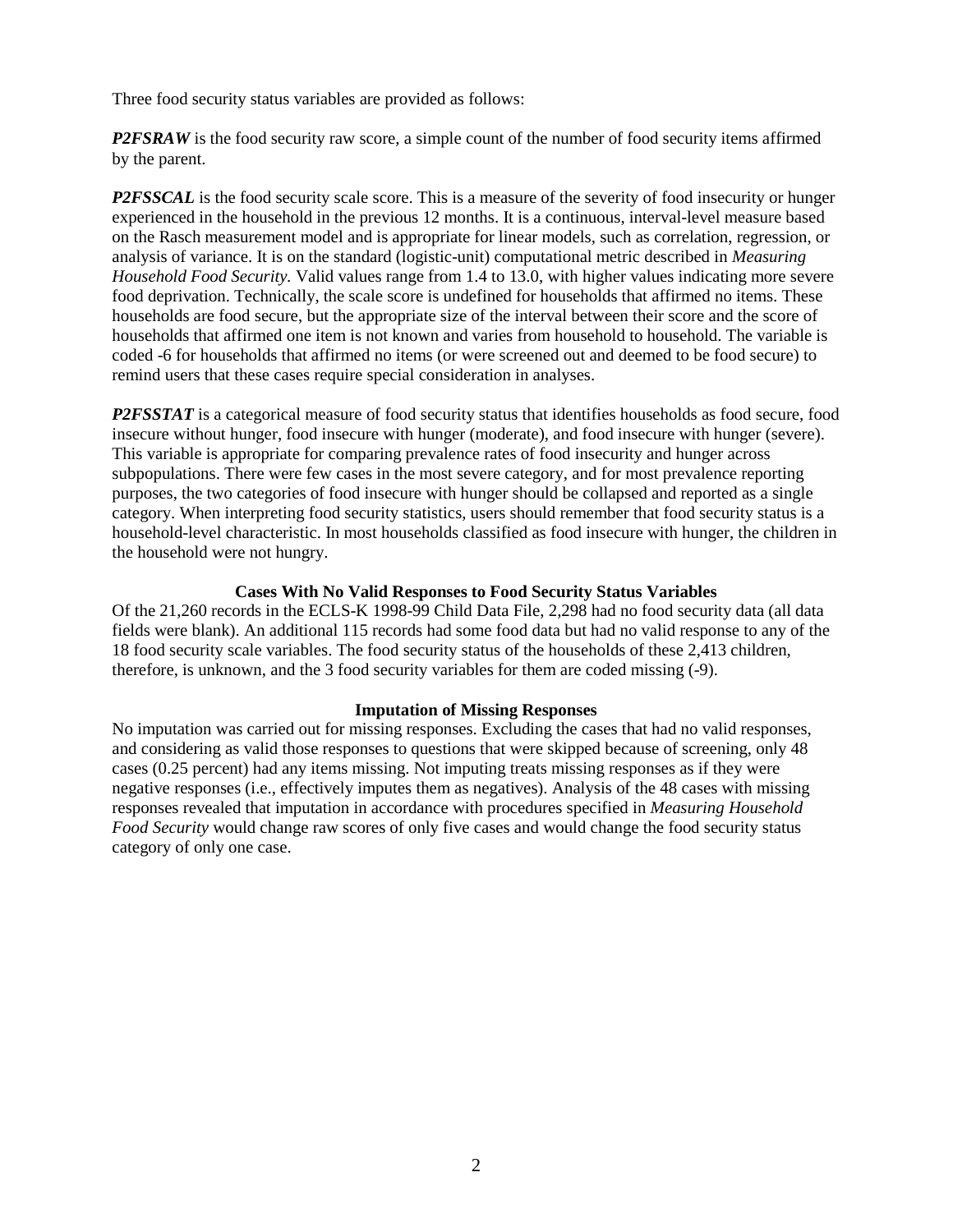#### **Appendix A Data Dictionary/Record Layout**

*Data dictionary for food security variables, ECLS-K 1998-99 Child File (in CPS format)*

```
*******************************************
    CHILD FILE MATCH VARIABLE
*******************************************
DATA SIZE BEGIN
D CHILDID 8 1
T Child File case ID
U All cases
V .ID alphanumeric
*******************************************
* FOOD SECURITY STATUS VARIABLES *
*******************************************
D P2FSRAW 2 9
T Food security raw score (household)
T (number of affirmative responses)
U All cases
V -9 .Missing, no valid responses<br>V 0 .No affirmative responses
V 0 .No affirmative responses<br>V 1:18 .Number of affirmative rea
   1:18 .Number of affirmative responses
D P2FSSCAL 4 11
T Food security scale score (Rasch score for household)
T (1 decimal place, decimal point in ascii file)
U All households
V -9 .Missing, no valid responses<br>V -6 .No affirmative responses
V -6 . No affirmative responses
V             .scale score undefined
V 1.4:13.0 .Number
D P2FSSTAT 2 15
T Food security status category (household)
U All casess
V -9 .Missing, no valid responses<br>V 1 .Food secure
      1 .Food secure
V 2 .Food insecure without hunger
V 3 .Food insecure with hunger (moderate)
```
V 4 .Food insecure with hunger (severe)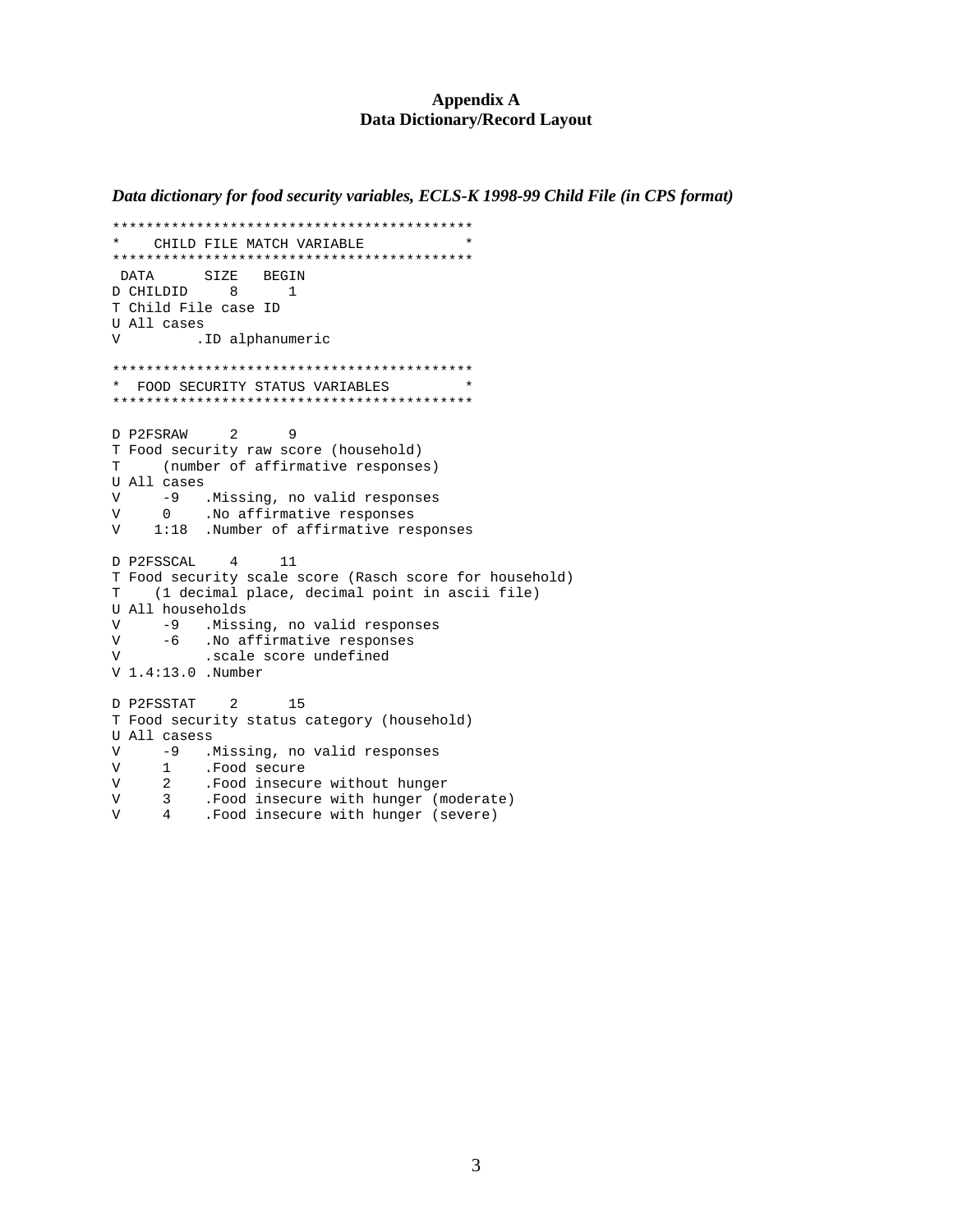# **Appendix B SAS Program To Read ECLS-K 1998-99 Food Security Data File**

Note: The following SAS code can be accessed in text format from the ECLS-K data page in the ERS Food Security Briefing Room.

\*read ascii file; data temp; infile 'd: foodsecu\ecls\eclsfood.dat' lrecl=16; \*change to identify path and file in your system; input  $@1$  childid \$ 8.<br> $@9$  p2fsraw 2. @9 p2fsraw 2.<br>@11 p2fsscal f4.1 @11 p2fsscal @15 p2fsstat 2.; run; proc freq data=temp; tables p2fsraw p2fsscal p2fsstat; title1 'Run 4: Cases, unweighted'; run;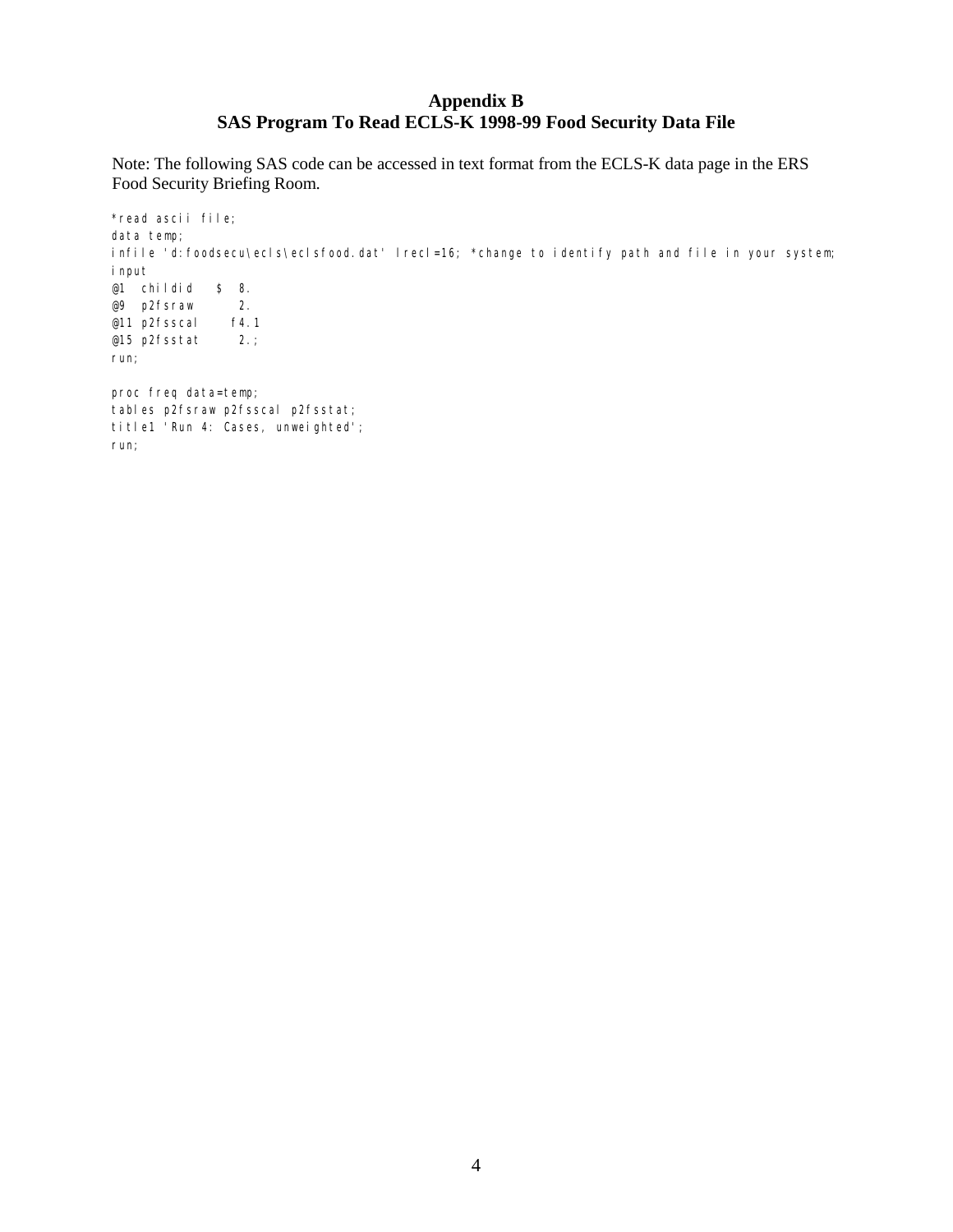# **Appendix C Frequencies of Variables in ECLS-K 1998-99 Food Security Data File**

Run 4: Cases, unweighted 08:03 Tuesday, December 5, 2000 277

| p2fsraw        | Frequency      | Percent | Cumulative<br>Frequency | Cumulative<br>Percent |
|----------------|----------------|---------|-------------------------|-----------------------|
| $-9$           | 2413           | 11.35   | 2413                    | 11.35                 |
| 0              | 15512          | 72.96   | 17925                   | 84.31                 |
| $\mathbf{1}$   | 1054           | 4.96    | 18979                   | 89.27                 |
| 2              | 576            | 2.71    | 19555                   | 91.98                 |
| 3              | 429            | 2.02    | 19984                   | 94.00                 |
| $\overline{4}$ | 285            | 1.34    | 20269                   | 95.34                 |
| 5              | 250            | 1.18    | 20519                   | 96.51                 |
| 6              | 276            | 1.30    | 20795                   | 97.81                 |
| 7              | 104            | 0.49    | 20899                   | 98.30                 |
| 8              | 102            | 0.48    | 21001                   | 98.78                 |
| 9              | 73             | 0.34    | 21074                   | 99.13                 |
| 10             | 66             | 0.31    | 21140                   | 99.44                 |
| 11             | 43             | 0.20    | 21183                   | 99.64                 |
| 12             | 34             | 0.16    | 21217                   | 99.80                 |
| 13             | 22             | 0.10    | 21239                   | 99.90                 |
| 14             | 8              | 0.04    | 21247                   | 99.94                 |
| 15             | 4              | 0.02    | 21251                   | 99.96                 |
| 16             | $\overline{2}$ | 0.01    | 21253                   | 99.97                 |
| 17             | 4              | 0.02    | 21257                   | 99.99                 |
| 18             | 3              | 0.01    | 21260                   | 100.00                |
|                |                |         |                         |                       |

The FREQ Procedure

|      |       |       | p2fsscal Frequency Percent Frequency Percent | Cumulative Cumulative |
|------|-------|-------|----------------------------------------------|-----------------------|
| -9   | 2413  | 11.35 | 2413                                         | 11.35                 |
| $-6$ | 15512 | 72.96 | 17925                                        | 84.31                 |
| 1.4  | 1054  | 4.96  | 18979                                        | 89.27                 |
| 2.6  | 576   | 2.71  | 19555                                        | 91.98                 |
| 3.4  | 429   | 2.02  | 19984                                        | 94.00                 |
| 4.1  | 285   | 1.34  | 20269                                        | 95.34                 |
| 4.8  | 250   | 1.18  | 20519                                        | 96.51                 |
| 5.4  | 276   | 1.30  | 20795                                        | 97.81                 |
| 6    | 104   | 0.49  | 20899                                        | 98.30                 |
| 6.6  | 102   | 0.48  | 21001                                        | 98.78                 |
| 7.2  | 73    | 0.34  | 21074                                        | 99.13                 |
| 7.7  | 66    | 0.31  | 21140                                        | 99.44                 |
| 8.3  | 43    | 0.20  | 21183                                        | 99.64                 |
| 8.8  | 34    | 0.16  | 21217                                        | 99.80                 |
| 9.3  | 22    | 0.10  | 21239                                        | 99.90                 |
| 9.8  | 8     | 0.04  | 21247                                        | 99.94                 |
| 10.4 | 4     | 0.02  | 21251                                        | 99.96                 |
| 11.1 | 2     | 0.01  | 21253                                        | 99.97                 |
| 12.2 | 4     | 0.02  | 21257                                        | 99.99                 |
| 13   | 3     | 0.01  | 21260                                        | 100.00                |

|          |           |         | Cumulative | Cumulative |
|----------|-----------|---------|------------|------------|
| p2fsstat | Frequency | Percent | Frequency  | Percent    |
|          |           |         |            |            |
| $-9$     | 2413      | 11.35   | 2413       | 11.35      |
|          | 17142     | 80.63   | 19555      | 91.98      |
| 2        | 1344      | 6.32    | 20899      | 98.30      |
|          | 318       | 1.50    | 21217      | 99.80      |
|          | 43        | 0.20    | 21260      | 100.00     |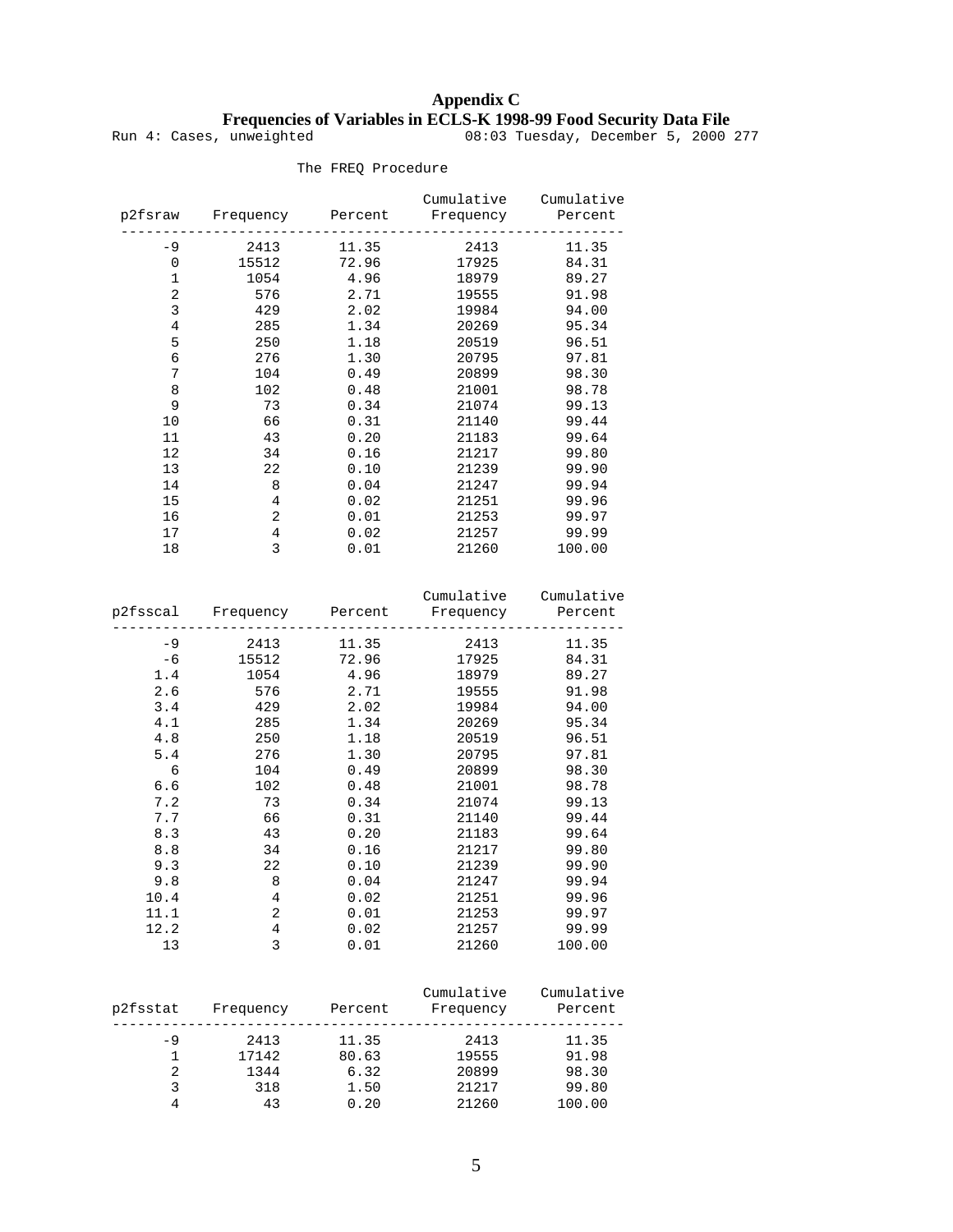# **Appendix D SAS Program To Create Food Security Composite Variables Directly from the ECLS-K 1998-99 Child Data File**

Note: The following SAS code can be accessed in text format from the ECLS-K data page in the ERS Food Security Briefing Room.

\*read 18 scale variables and create food security composite variables; data temp.eclsfood (keep=childid p2fsraw p2fsscal p2fsstat); infile 'f:\child.dat' lrecl=5305; input #1 childid \$ 1-8 p2worrfd 4058-4059 p2fdlast 4060-4061 p2blmeal 4062-4063 p2lowcst 4064-4065 p2nobal 4066-4067 p2cantaf 4068-4069 p2evcut2 4070-4071 p2evcut 4072-4073 p2eatles 4074-4075 p2hungry 4076-4077 p2losewt 4078-4079 p2noteat 4080-4081 p2notea2 4082-4083 p2cutml 4084-4085 p2chskip 4086-4087 p2oftcut 4088-4089 p2chievr 4090-4091 p2nomony 4092-4093 #2 #3; array qfood{18} p2worrfd p2fdlast p2blmeal p2lowcst p2nobal p2cantaf p2evcut2 p2evcut p2eatles p2hungry p2losewt p2noteat p2notea2 p2cutml p2chskip p2oftcut p2chievr p2nomony; array hhsc{18} hhsc1-hhsc18; \*household scores corresponding to raw scores; \*set household scores for each raw score; \*based on Guide to Measuring Household Food Security, 2000; \*standard (logit-unit) computational metric, appendix C-2, page 71; hhsc1=1.4; hhsc2=2.6; hhsc3=3.4; hhsc4=4.1; hhsc5=4.8; hhsc6=5.4; hhsc7=6.0; hhsc8=6.6; hhsc9=7.2; hhsc10=7.7; hhsc11=8.3; hhsc12=8.8; hhsc13=9.3; hhsc14=9.8; hhsc15=10.4; hhsc16=11.1; hhsc17=12.2; hhsc18=13.0; \*identify valid cases and accumulate affirmative responses; cvalid='no'; p2fsraw=0; do i=1 to 18; \*each item; if qfood{i} gt 0 then do; \*valid response; cvalid='ok'; if qfood{i} eq 1 then p2fsraw=p2fsraw+1;

else if i in  $(1, 2, 3, 4, 5, 6, 8, 13, 16)$  and  $qfood{i}$  eq 2 then p2fsraw=p2fsraw+1; end; \*of valid response;

end; \*of each item;

\*assign scale scores and categorical variable; if cvalid eq 'no' then do; \*no valid response; p2fsraw=-9; p2fsscal=-9; p2fsstat=-9;